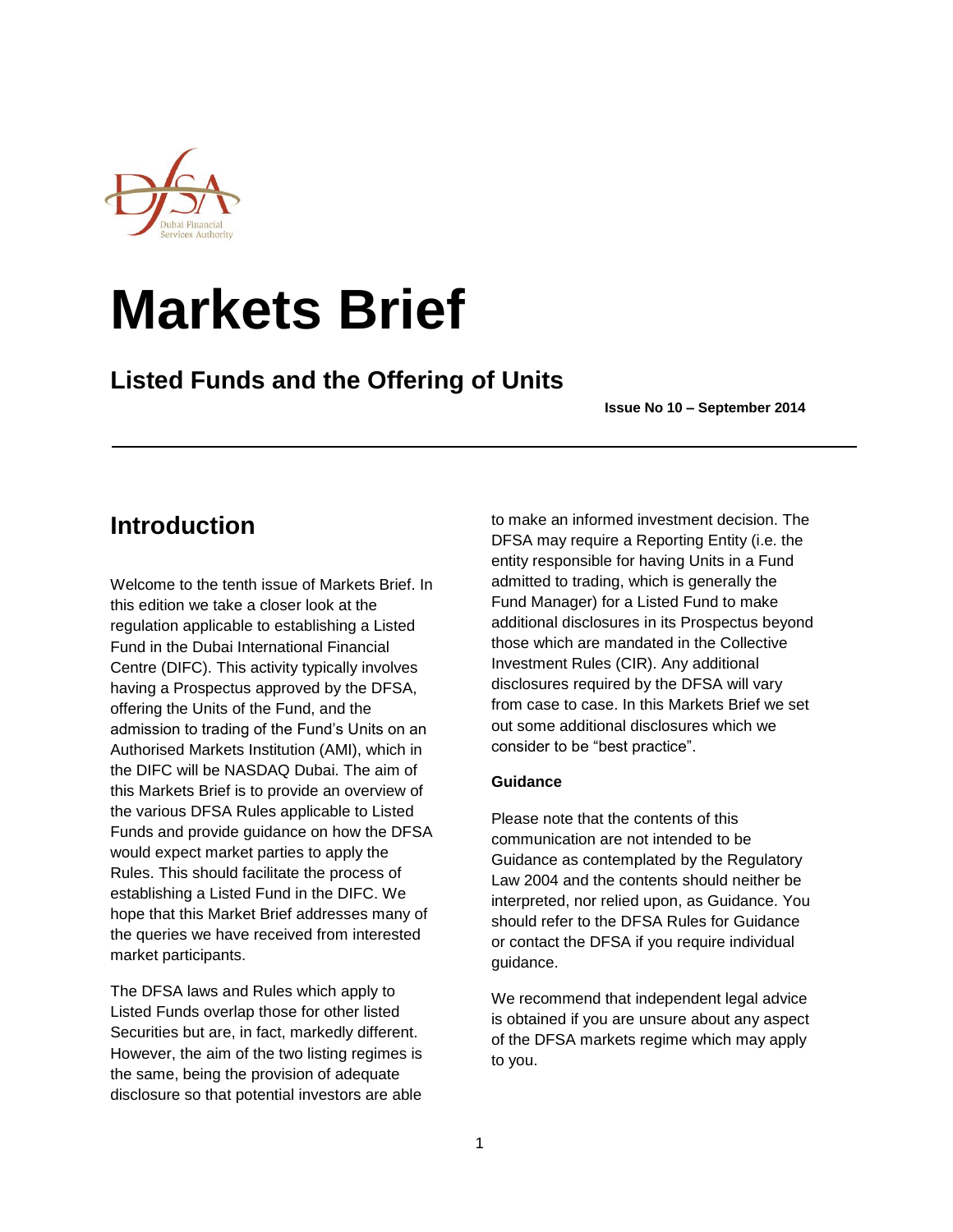Defined terms are identified in this publication by the capitalisation of the initial letter of a word or each word in a phrase and are defined in the Glossary Module of the DFSA Rulebook.

#### **1. Regulatory framework**

Collective Investment Funds are governed by the Collective Investment Law 2010 (CIL) and the CIR. Where a Fund is listed, certain requirements of the Markets Law 2012 (Markets Law) and the Markets Rules (MKT) apply to the Listed Fund and the Fund Manager.

Listed Funds and their Reporting Entities are, therefore, partly regulated under the Markets Law and MKT and partly regulated by the CIL and CIR. This Markets Brief is intended to provide guidance in that respect.

#### **2. Types of Collective Investment Funds**

A Listed Fund is defined in the Glossary (GLO) Module of the DFSA Rulebook as "a Collective Investment Fund that is admitted to the Official List of Securities". The Official List of Securities is a list of Securities which are admitted to trading on an AMI in the DIFC (NASDAQ Dubai) and which is maintained by the DFSA. The definition of Collective Investment Fund (CIF) covers any arrangement with respect to any kind of property created for the purpose of generating profits for investors (called "Unitholders") from the acquisition, holding, management or disposal of the property where two additional conditions are met. The first is that the Unitholders do not have the day-to-day control over the management of the property. Instead, the Fund property is managed by a Fund Manager. The second is that the individual Unitholders' contributions (i.e. investments) in the Fund are either 'pooled' or 'managed as a whole'.

The Fund Manager, not the Fund itself, becomes the Reporting Entity once the Fund is listed.

The DFSA has excluded certain arrangements from being considered a CIF even though they fit the definition of a Fund. You can find these excluded arrangements in CIR 2.1. Any reference in the DFSA regulation to a Fund is a reference to a Collective Investment Fund (other than those excluded arrangements).

A Listed Fund can be either a Domestic Fund or a Foreign Fund. A Fund is a Domestic Fund if it is established or domiciled in the DIFC or if it is an External Fund. There are three types of Domestic Funds: Public Funds, Exempt Funds and Qualified Investor Funds  $(QIF)^1$ . Any Fund that does not meet the Domestic Fund criteria is a Foreign Fund. Three types of Funds can be listed on an AMI: Domestic Public Funds, Foreign Public Funds and External Public Funds. Exempt Funds and QIFs cannot be listed.

A Fund, including a Listed Fund, can have additional attributes, making it a Specialist Fund. The types of Specialist Funds distinguished in the CIR<sup>2</sup> are an Islamic Fund<sup>3</sup>, Fund of Funds, Feeder Fund, Master Fund, Private Equity Fund, Property Fund, Real Estate Investment Trust (REIT), Hedge Fund and Umbrella Fund. A Fund, whether Domestic or Foreign, may attract more than one definition of specialist class of Funds at the same time. Generally, by its nature, a Private Equity Fund can only be an Exempt Fund or a QIF and, therefore, such a Fund cannot be listed.

#### **3. Making an application to the DFSA for approval of a Listed Fund Prospectus**

 $1$  A Fund is a QIF if (a) it has 50 or fewer Unitholders; (b) its Units are offered to persons only by way of a Private Placement; (c) all its Unitholders are persons who meet the criteria to be classified as Professional Clients; and (d) the initial subscription to be paid by a person to become a Unitholder is at least US\$500,000.

 $^2$  CIR 3.1.

 $3$  The Islamic Finance Rules (IFR) Chapter 6 sets out additional requirements that apply where a Fund is managed or held out as being managed as an Islamic Fund.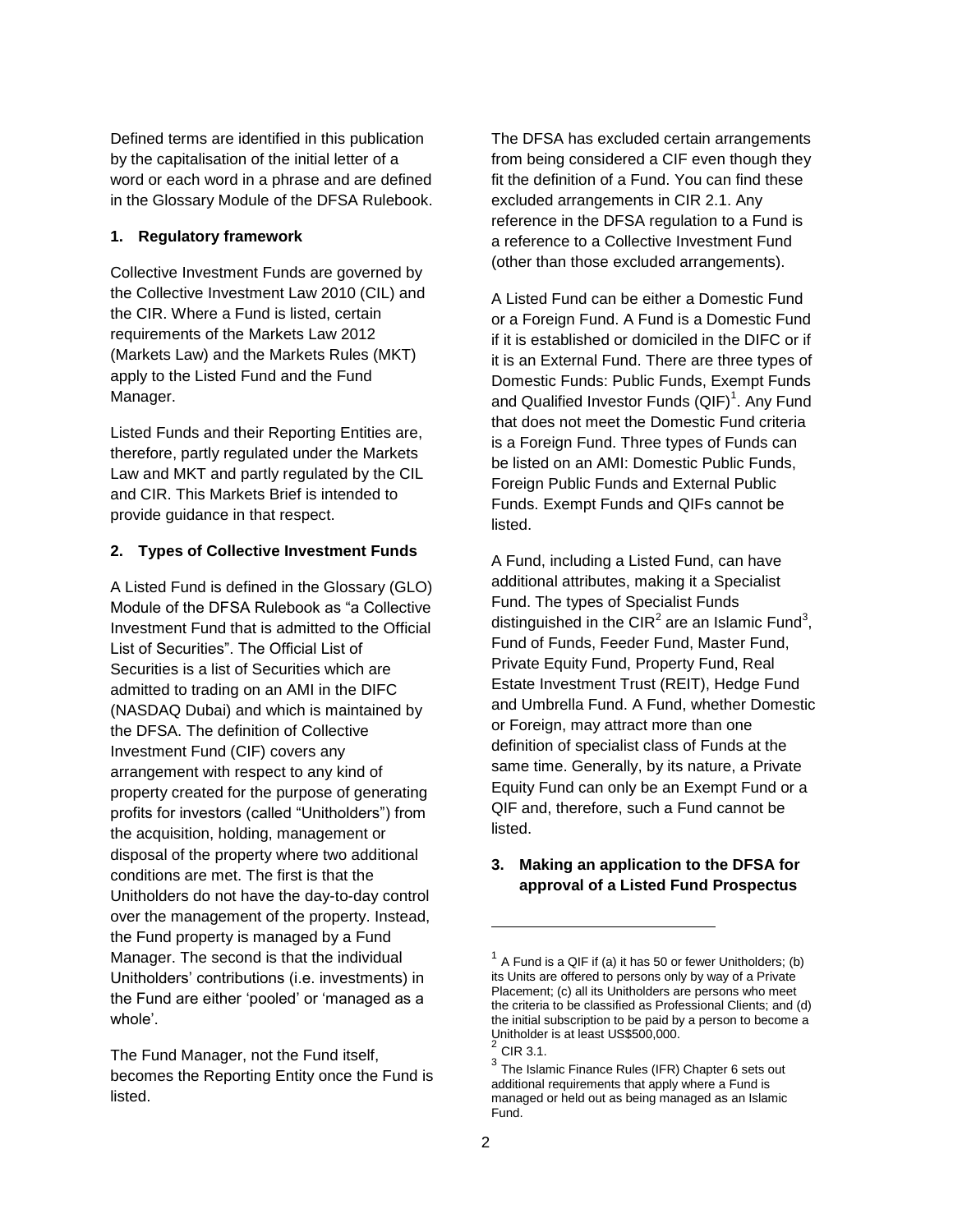MKT 6.3.1 sets out what needs to be submitted to the DFSA if you wish to have Units of a Fund admitted to trading on an AMI (by having it included in the Official List of Securities maintained by the DFSA). A submission should be made to the DFSA by a Sponsor, on behalf of the Fund Manager. The DFSA Rules relating to the Sponsor regime can be found in MKT Chapter 7. The DFSA has published a Markets Brief on the Sponsor regime which can be found on the DFSA website.

Most importantly, the submission to the DFSA involves a Prospectus relating to the Fund. In the case of a Domestic Public Fund, the Prospectus has to comply with the requirements in the CIL and CIR that apply to a Public Fund.<sup>4</sup> The Prospectus of a Foreign Fund has to be prepared in accordance with the requirements in the relevant foreign jurisdiction as well as CIR 15.1.2 and CIR 15.1.3. In certain instances, the DFSA can impose conditions or restrictions on the foreign offer document. See section 6 below on Foreign Funds.

## **4. How long does approval of a Listed Funds Prospectus take?**

The provisions on the review and approval process, including on timing, of Listed Fund Prospectuses can be found in MKT 6.3.1 and 6.3.2. These are substantially similar to the Rules for non-Fund Prospectuses, as included in MKT Chapter 2. The DFSA has published a Markets Brief on the DFSA Listing Regime, which can be found on the DFSA website. This Markets Brief includes information on the review and approval process.

We will approve a Listed Fund Prospectus when we are reasonably satisfied that the

l

Prospectus complies with all the requirements applicable to that Prospectus.<sup>5</sup>

#### **5. Listing a Domestic Public Fund**

#### **5.1. Introduction**

A Domestic Fund is a Public Fund if it has, or intends to have, more than 100 Unitholders, or if some or all of its Units are offered to investors by way of a public offer or if its Unitholders include Retail Clients.<sup>6</sup>

We note that if the Fund is a Property Fund, it is required to be closed-ended to be able to list and has to be structured as an Investment Company or an Investment Trust. This means that an existing open-ended Property Fund would need to be converted to a closed-ended Fund to be able to list in the DIFC. $<sup>7</sup>$ </sup>

#### **5.2. Prospectus content requirements**

A Fund Prospectus has to contain all the information which a person and his professional advisers would reasonably require and expect to find in a Prospectus to be able to make an informed decision to become a Unitholder of the Fund.<sup>8</sup> In CIR APP7,<sup>9</sup> you can find a list of topics on which disclosure is required for a Domestic Public Fund Prospectus. An overarching principle under the CIL is that the presentation of the information in the Prospectus has to be clear, fair and not misleading.<sup>10</sup>

Additional disclosures will have to be included in the Prospectus if the Fund is a Specialist Fund, such as an Islamic Fund or REIT. These requirements can be found in the CIR. In case of an Islamic Fund they can be found in IFR Chapter 6.

<sup>&</sup>lt;sup>4</sup> Article 51 CIL

 $^5$  MKT 6.3.2(1)

<sup>&</sup>lt;sup>6</sup> Article 16 CIL

 $^7$  CIR 13.4.1(1)

 $^8$  Article 52(2) CIL

 $9^9$  CIR 14.3.1(a) refers to CIR APP5. The correct reference is to CIR APP7. This will be corrected in due course.<br>10 . CIR APP7. This will be corrected in due course.

Article CIL 52(1)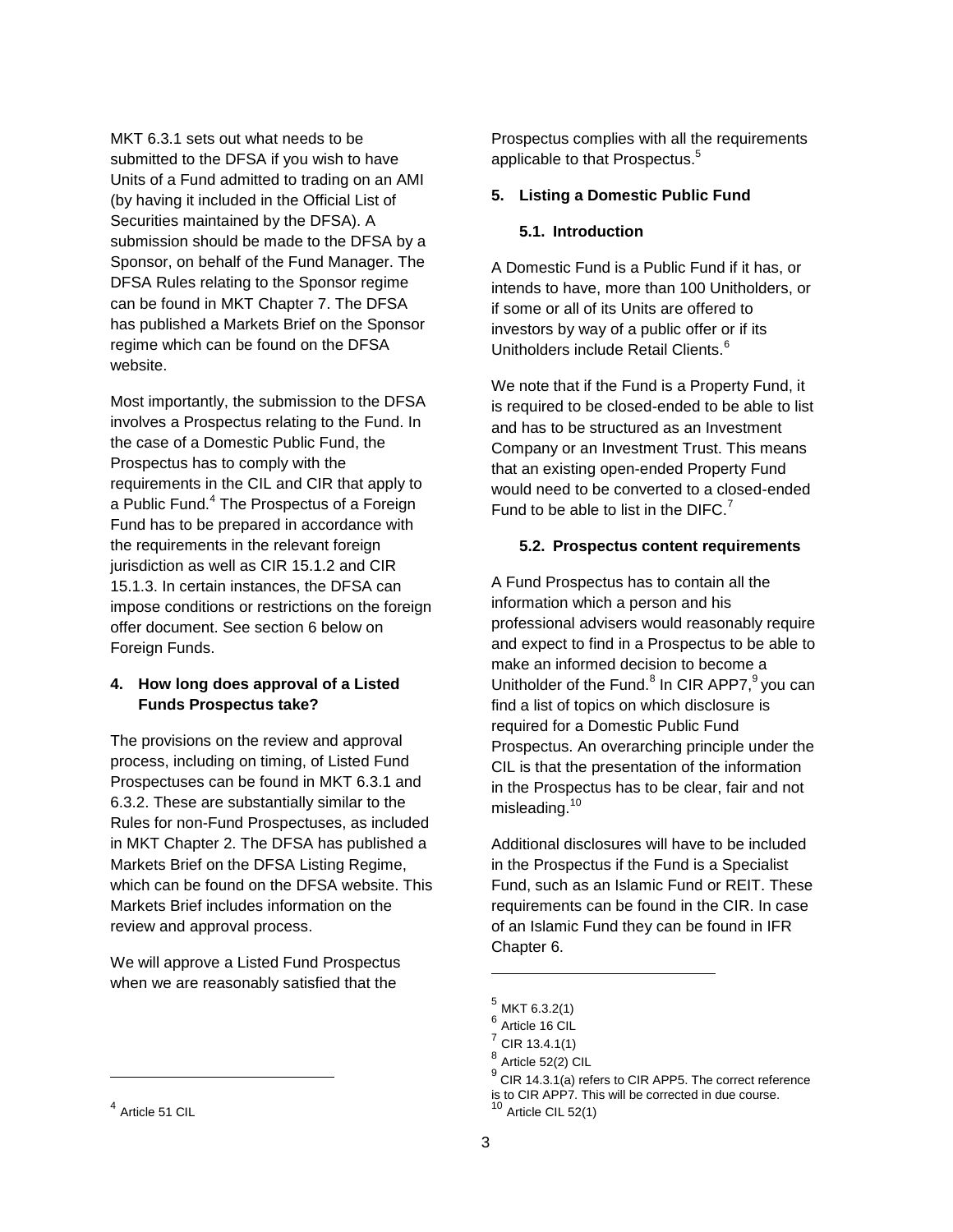#### **5.3. Domestic Public Funds - Financial promotion regime and Offering of Units of a Fund**

Pursuant to MKT 6.3.7 the Reporting Entity of a Listed Fund (i.e. the Fund Manager) must ensure that any financial promotions, such as pre-marketing, roadshow and book building relating to the Units of a Domestic Fund comply with the requirements relating to financial promotions in the CIL and the CIR.

Article 19 of CIL deals with the marketing of Units of Funds, which involves Offers of Units of a Fund. Offering a Unit means making an offer, or making an invitation to make an offer, of a Unit of a Fund to a prospective investor, which, if accepted, gives rise to a contract for the issue or sale of Units in the Fund.

Financial promotions include advertisements or other forms of promotions, marketing or inducements offered to prospective investors in Units, which fall short of concrete Offers or invitations which can lead to immediate contracts for the issue or sale of Units, as described above (and which attract the prospectus disclosure regime in the CIL).

Because financial promotions are widely cast, any disclosures made by a Fund Manager of a Listed Fund in accordance with the Markets Law, such as for the purpose of complying with the on-going reporting requirements of the DFSA, are expressly excluded from being treated as financial promotions. However, that exclusion does not apply to express Offers or invitations relating to a Unit of a Fund which attract the prospectus disclosure regime under CIL.

In addition, CIR 4.1.2, 4.1.3 and 4.1.4 list a number of activities that are deemed to be excluded transactions and offers. This means they do not constitute an Offer of a Unit that would attract the prospectus disclosure obligations. These excluded activities include an offering to sell or transfer a Unit by a Person that owns this Unit where the offer can only be accepted by the Person to whom the offer is made, and is not made by way of a financial promotion. Another example would be where an Authorised Firm such as a broker undertakes an execution-only transaction in relation to a Unit of a Fund for or on behalf of a client.

Pursuant to Article 53(1) CIL a person undertaking a financial promotion in respect of a Prospectus must ensure that the information contained in the Prospectus complies with the CIL and CIR, the Fund Manager has filed a copy of the Prospectus with the DFSA and that the financial promotion states where a copy may be collected in the DIFC. Because the financial promotion relates to a Prospectus for a Listed Fund, the Prospectus referred to in Article 53(1) CIL will have been approved by the DFSA in accordance with MKT 6.3.2. Article 53(2) CIL permits a person to issue a financial promotion before the Prospectus is issued (and approved by the DFSA) provided the financial promotion clearly states that a Prospectus will be issued and where a copy of the Prospectus may be collected in the DIFC. We note that the DFSA has published a Markets Brief on Financial Promotions and Offers which can be found on the DFSA website. In that Markets Brief we explained the DFSA financial promotions regime under MKT. The financial promotion regime explained here is under the CIL and CIR.

#### **5.4. Domestic Fund corporate governance requirements**

MKT 6.4 deals with the governance requirements relating to a Listed Fund. It consists of a provision on Affected Person Transactions, MKT 6.4.1. Affected Persons are, in relation to a Fund, its Fund Manager, its board of directors, its Custodian, its Trustee, any Advisor and holders of 5% or more of the Units of the Fund. For Domestic Listed Funds the Rule states that the Reporting Entity must ensure that no transaction with respect to the Fund Property is entered into with an Affected Person except in accordance with the CIL and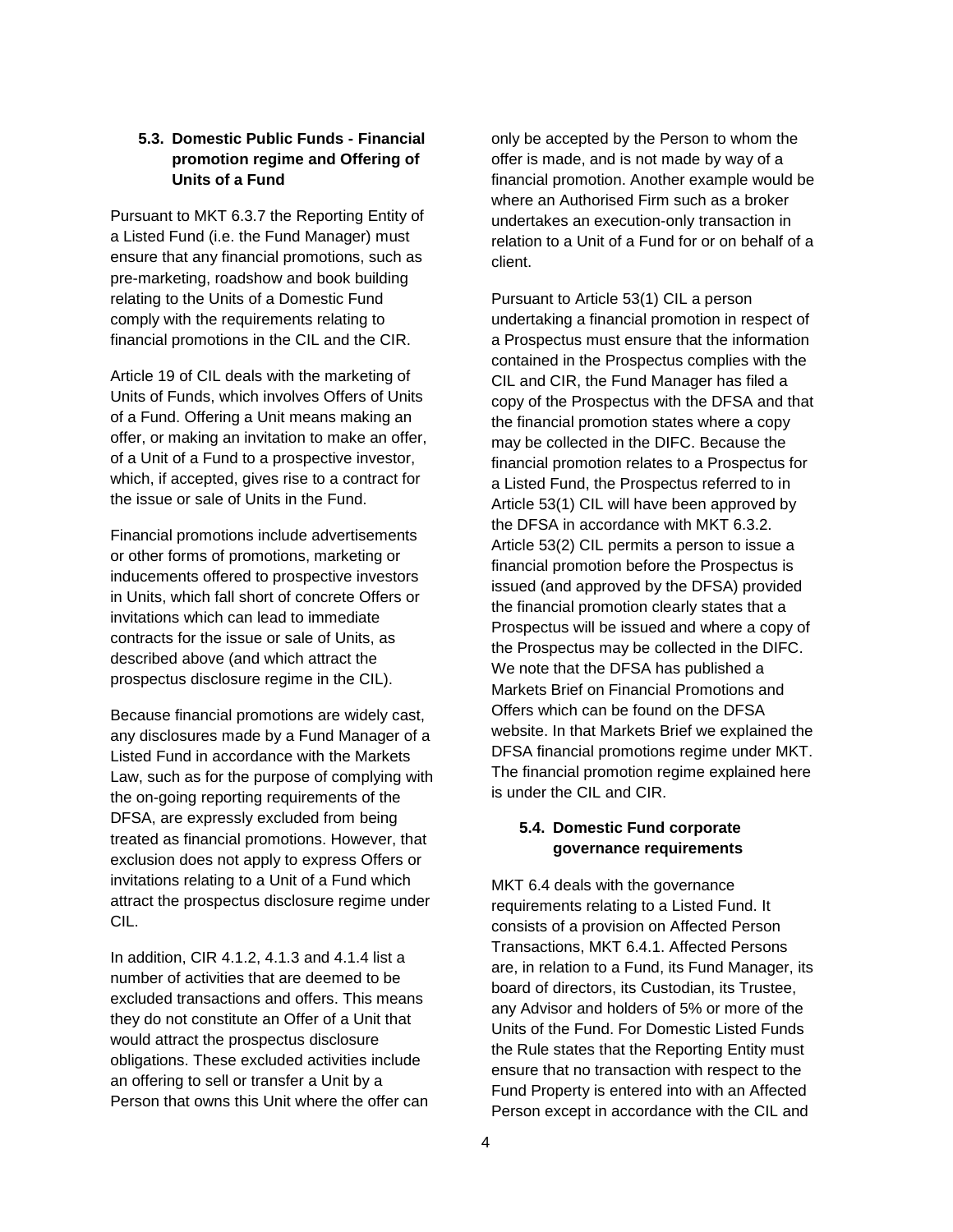#### CIR provisions on Affected Person

transactions. The substantive provision is CIR 8.3.2, which states that the Fund Manager has to ensure that transactions in respect of Fund Property undertaken with an Affected Person are on terms at least as favourable to the Fund as any comparable arrangement on normal commercial terms negotiated at arm's length with an independent third party and provides a mechanism for that purpose.

The MKT APP4 corporate governance best practice standards do not apply to (the Fund Manager of) a Listed Fund. Instead, for a Fund, Article 39 CIL and CIR 10.3 set out fairly detailed independent oversight arrangements for Public Funds, including the requirement for an Oversight Committee and an Eligible Custodian or Trustee. These oversight provisions are designed to promote the sound management of the Fund.

## **5.5. Domestic Fund financial reporting obligations**

The Reporting Entity of a Listed Fund must prepare annual financial reports, interim financial reports and preliminary financial results in respect of the Listed Fund. These have to be disclosed to the market and lodged with the DFSA. These reports and statements have to be prepared in accordance with the requirements in the CIL and CIR.<sup>11</sup> CIR 9 contains the requirements for Domestic Fund periodic reports. CIR 9.5 contains a table of contents for annual and interim reports.

### **5.6. Domestic Fund continuing obligations requirements**

MKT 6.5 sets out the market disclosure requirements of inside information relating to a Listed Fund. MKT 6.6 deals with the disclosure of interests by Connected Persons of Listed Funds. MKT 6.7 deals with the Disclosure of material interests.

MKT 6.8 sets out other matters, specified in MKT APP3, that require market disclosure by a Reporting Entity of a Listed Fund. MKT APP3 lists events that lead to a disclosure requirement. It also states the time within which this disclosure to the market has to be made $12$ 

MKT 6.9 sets out the requirements on the accounting periods and financial reports for Listed Funds.

Pursuant to MKT 6.10.1 market disclosures have to be made in accordance with MKT 4.7. The DFSA has published a Markets Brief on Ongoing Market Disclosure. For more information we refer you to that Markets Brief, which can be found on the DFSA website.

## **5.7. Funds Prospectus under CIR versus Shares Prospectus pursuant to MKT**

The disclosure requirements for Prospectuses for a Public Offer, or the listing of Shares on an AMI, are set out in APP1 to the Market Rules. A1.1 lists the information to be included in the Registration Statement and A1.2 the information for the Securities Note. Compared with CIR and specifically CIR APP7, these lists require, in certain respects, different, additional or more detailed disclosure for a Share Prospectus than for a Fund Prospectus.

However, the DFSA would consider it best practice for a Listed Fund Prospectus to contain additional information not explicitly required by CIR, which is targeted mainly at non-listed Public Funds.

Some key prospectus content areas on the Listed Fund or the Fund Manager, as the case may be, on which we may ask content to be

l

<sup>12</sup> Item 6 of APP3 relating to the disclosure of financial information in relation to Listed Funds contains a mistake and is incomplete. This will be corrected in due course. Until such time, the corresponding item 6 in APP2 should be applied by analogy.

 $11$  MKT 6.9.1(a)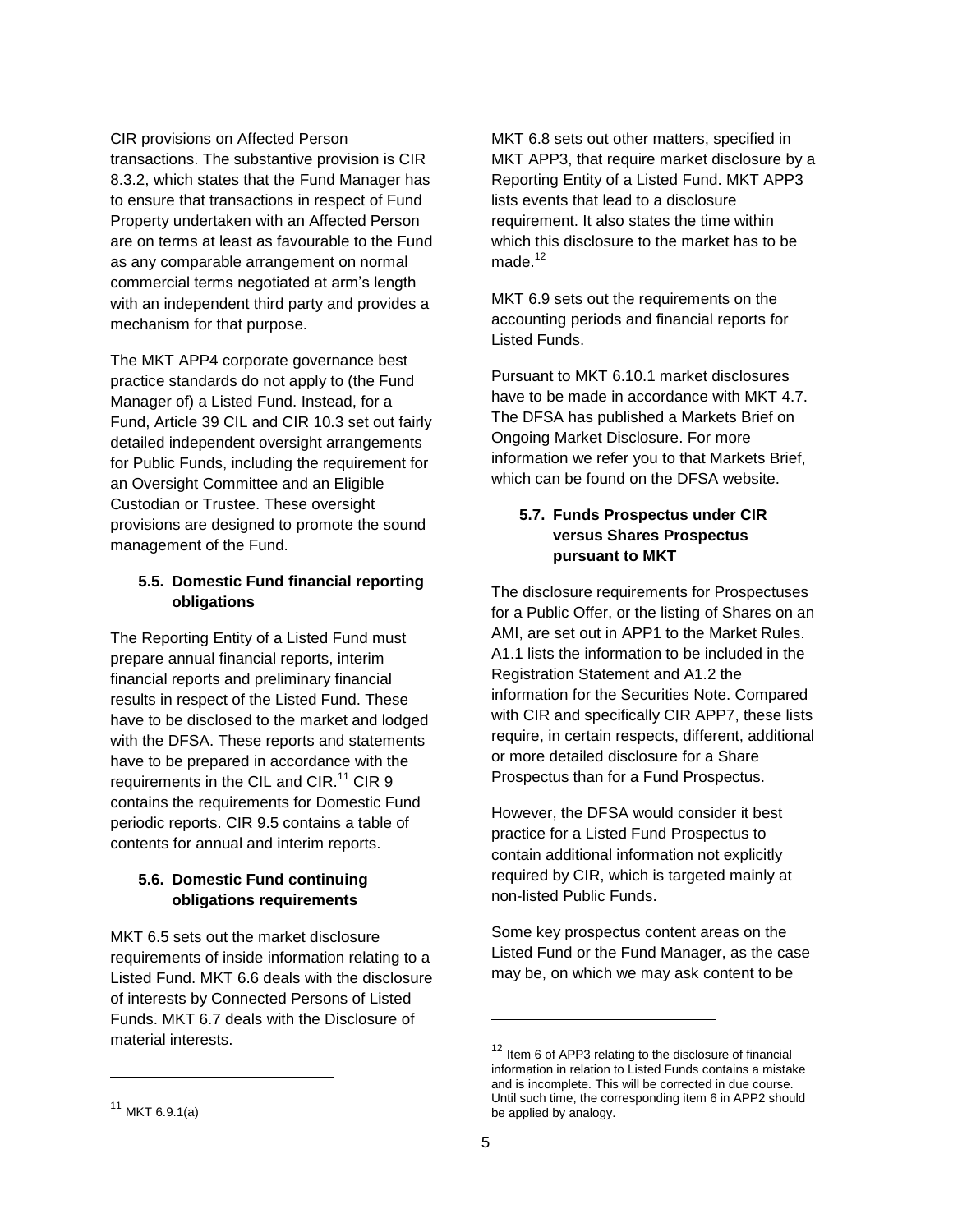included in a Listed Fund Prospectus in addition to those in APP7 and CIR are:

- Statement of the working capital adequacy of the Fund Manager
- Statement of significant changes in the financial position and prospects of the Issuer
- Where a Fund has commenced operations: historical financial information for the Fund
- Where a Fund has commenced operations: selected financial information
- Where a Fund has commenced operations; operating and financial review
- Risk factors
- History and development of the Issuer
- Profit forecasts or estimates
- Details on administrative, management, governing and supervisory bodies and senior management, their conflicts of interests and shareholdings and stock options
- Information on major shareholders
- Related Party Transactions
- Dividend policy
- Legal proceedings
- Statement of significant changes in the financial position and prospects of the Issuer
- Share capital
- Articles of association
- Material contracts
- Investment restrictions
- Persons Responsible
- Auditors
- Third party information and statements by experts and declarations of any interest
- Physical commodities
- Service Providers
- **Custody**
- Documents on display
- Information on holdings
- Reasons for the Offer of the Units
- Terms and conditions of the Offer of the Units
- Rights attaching to and information related to the Units offered and admitted to trading
- Distribution and allotment
- Price stabilisation and market making
- Dilution effects
- Investments by Controllers and lock-in arrangements.

We note that if the DFSA considers it necessary, it can impose conditions or restrictions on an admission of Securities to the Official List.<sup>13</sup> This includes requiring additional disclosure, for example on the above topics. The DFSA would first contact the Fund Manager to discuss possible solutions.

# **6. Listing a Foreign Fund**

# **6.1. Definition**

Article 13(3) CIL states that a Fund that does not meet the Domestic Fund criteria in Article 13(2) CIL is a Foreign Fund. GLO defines a Foreign Fund as a Fund that is established or domiciled in a jurisdiction other than the DIFC. Pursuant to Article 13(2) CIL Domestic Funds include External Funds, which are Funds established outside the DIFC but managed by a Domestic Fund Manager. Therefore, External Funds are not Foreign Funds.

# **6.2. Process of Listing a Foreign Fund**

Where a person seeks inclusion of a Foreign Fund on the DFSA's Official List of Securities, MKT 6.2.1(b) provides two possible routes to achieve this.

One route is where the Foreign Fund is a Designated Fund from a Recognised Jurisdiction (Article 55 CIL). The other route is where the Fund is not from a Recognised

<sup>13</sup> Article 34(2)(b) Markets Law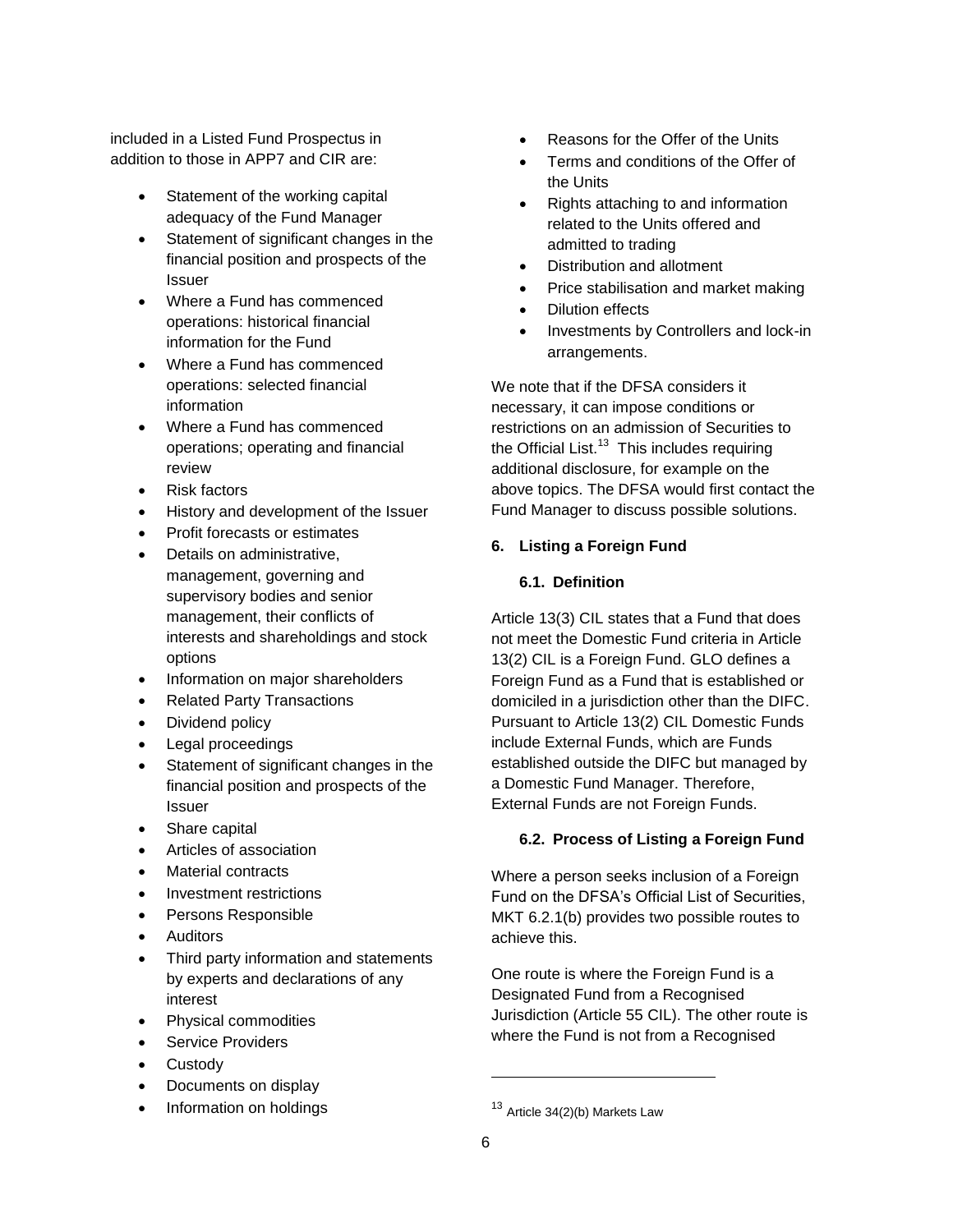Jurisdiction (and consequently the Fund is also not a Designated Fund).

Both types of Foreign Funds would have to meet the DFSA eligibility for listing requirements. See section 7 below.

Where the offer document is not in English, it must be accompanied by an English translation acceptable to the DFSA.<sup>14</sup>

The two routes are discussed hereinafter.

# **6.3. Designated Funds from a Recognised Jurisdiction**

As to the first route, which is set out in MKT 6.2.1(b)(i), under the CIL the DFSA may recognise certain countries and territories where it is satisfied that the law and practice under which funds are regulated in these jurisdictions are broadly equivalent to the DFSA's collective investment regime. The DFSA will also designate certain types of funds in such jurisdictions. The DFSA has published on its website a list of these Recognised Jurisdictions and associated Designated Funds. An offer document relating to a Designated Fund in a Recognised Jurisdiction will be accepted by the DFSA without imposing conditions or restrictions. Jersey, for example, is a Recognised Jurisdiction. For Jersey, the DFSA describes the following type of fund as a Designated Fund: "*Where the scheme is managed in, and authorised under the law of, Jersey, any scheme which is a recognised fund within the meaning of the Collective Investment Funds (Recognised Funds) (Rules) (Jersey) Order 2003*." A Jersey Fund Manager interested in listing its Jersey fund as a Foreign Fund on NASDAQ Dubai would need to satisfy themselves that their Jersey fund fits that description and, if necessary, make clear their reasoning to the DFSA.

The offer document relating to a Foreign Fund which is a Designated Fund has to comply with the requirements applicable to it in the Recognised Jurisdiction, which in our example would be the requirements in Jersey. *Inter alia*, the offer document should be current, under the rules of Jersey.

#### **6.4. Funds from other jurisdictions**

As to the second route, the DFSA through MKT 6.2.1(b)(ii), makes it possible for funds that are not from a Recognised Jurisdiction to still be approved by the DFSA as a Foreign Fund. This is on a case-by-case basis. It will be up to the Applicant to demonstrate to the DFSA the equivalency of the regulation applicable to the fund in its home jurisdiction. The DFSA would need to be comfortable that these prospectus requirements are at least equal to the DFSA prospectus requirements applicable to Domestic Public Funds in every material sense. In addition, such an Applicant would have to demonstrate to the DFSA that the offer document relating to the Fund complies with the requirements in a jurisdiction (being its home jurisdiction) which provides a level of regulation which is acceptable to the DFSA.<sup>15</sup> The DFSA has the power to impose conditions or restrictions when presented with an application for approval/acceptance of such an offer document.<sup>16</sup>

#### **6.5. Foreign Property Funds**

Finally, MKT 6.2.1(b)(iii) requires in relation to a Foreign Fund that meets the criteria of a Property Fund that it is a closed-ended investment vehicle and 60% or more of the Fund's assets comprise Real Property. An open-ended investment vehicle would need to be converted to closed-ended as a precondition to being able to pursue a listing as Foreign Fund.

l

<sup>15</sup> Pursuant to MKT 6.3.3(1)(b)

<sup>16</sup> MKT 6.3.3(2)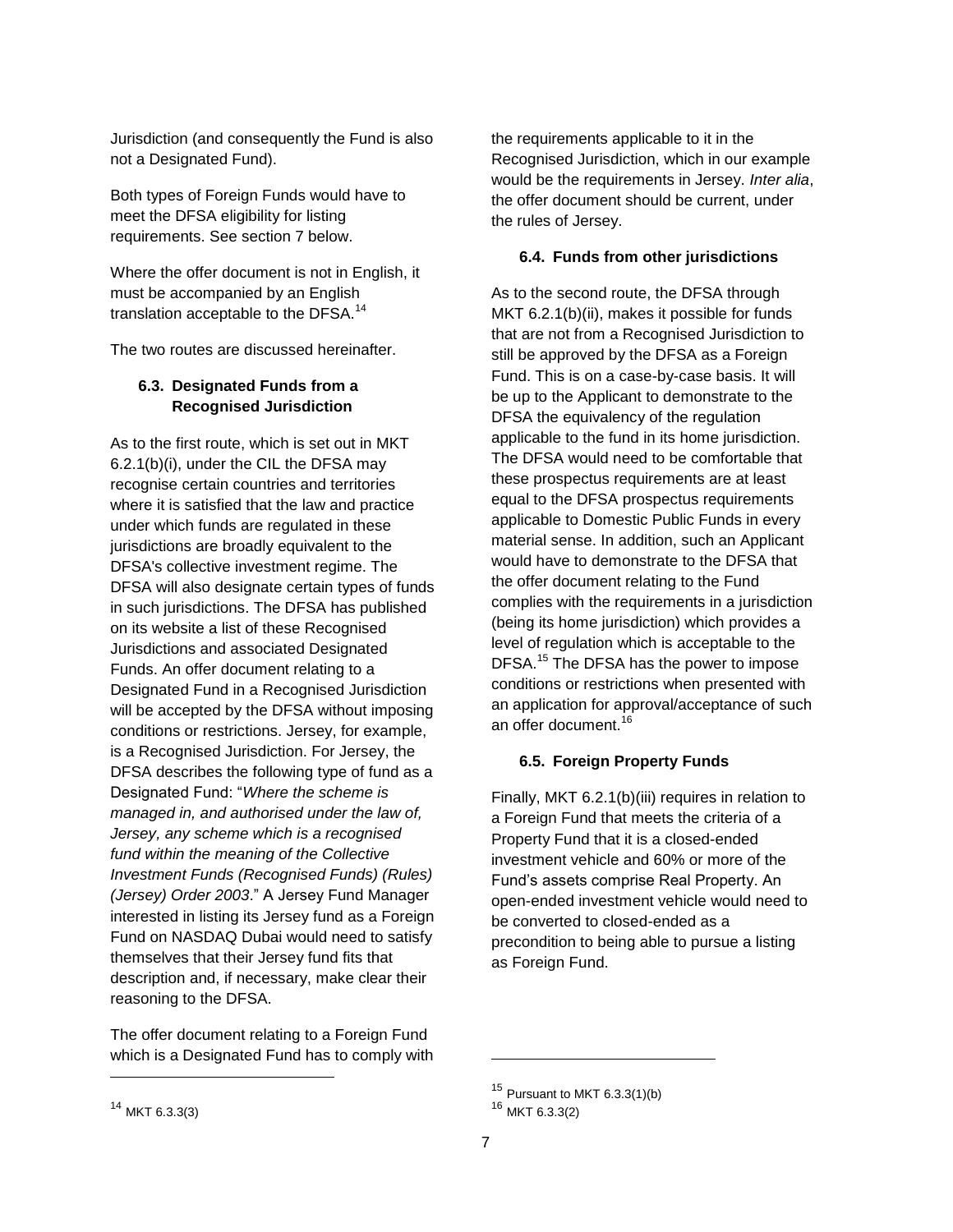#### **6.6. Foreign Fund financial promotions**

Financial promotions relating to the Units of the Fund - such as pre-marketing, roadshow and book building by the Reporting Entity of a Listed Fund (i.e. the Fund Manager) - must, in the case of a Foreign Fund, comply with the equivalent requirements relating to financial promotions applicable to the Fund in the jurisdiction of its domicile or establishment.<sup>17</sup>

## **6.7. Foreign Fund corporate governance requirements**

Governance provision MKT 6.4.1(2)(b) states that a Reporting Entity of a Listed Fund must, if the Fund is a Foreign Fund, comply with the equivalent requirements applicable to that Fund in the jurisdiction of its domicile or establishment.

#### **6.8. Foreign Fund periodic financial reporting obligations**

MKT 6.9.1 states that a Reporting Entity of a Listed Fund must, in order to comply with the requirements in that section, file with the DFSA the annual financial report and interim financial report and other statements in respect of the Listed Fund. Such reports and statements must be prepared, in the case of a Foreign Fund, in accordance with the applicable requirements in the jurisdiction in which the Fund is domiciled or established. The Guidance to MKT 6.9.1 clarifies that the financial and periodic reporting requirements of Foreign Funds should be similar to the financial reporting requirements applicable to Domestic Funds.

# **6.9. Foreign Fund continuing obligations requirements**

MKT 6.5 (Market disclosure relating to a Listed Fund), MKT 6.6 (Disclosure of interests by Connected Persons of Listed Funds), and MKT 6.7, (Disclosure of material interests) are fully

l

applicable to both Foreign and Domestic Listed Funds.

MKT 6.8 (Other matters that require market disclosure) and APP3 referred to therein are also fully applicable to Foreign Funds.<sup>18</sup> APP3 singles out Foreign Funds twice, namely as to the period for the filing of financial information in relation to it<sup>19</sup>, and in relation to the winding up of a Listed Foreign Fund.

Finally, MKT 6.10 (Manner of market disclosure), and MKT 6.11 (DFSA power to direct disclosure) are fully applicable to both Foreign and Domestic Funds.

#### **7. Listing Rules and eligibility**

The DFSA Listing Rules apply to every Listed Entity and Applicant for admission of Securities to the Official List of Securities, i.e. also to (the Fund Manager of) a Listed Fund. The DFSA published a Markets Brief on Eligibility for Listing, which can be found on our website.

#### **8. Publication of a Fund Prospectus**

Once approved by the DFSA, the Fund Prospectus must, in accordance with MKT 6.3.4, be filed as soon as possible with the AMI on which the Units are to be admitted to trading, i.e. with NASDAQ Dubai, and be published in accordance with the requirements in MKT  $6.10^{20}$ . This Rule in turn refers to MKT 4.7.1 on the Manner of Market Disclosure. The DFSA published a Markets Brief on Ongoing Market Disclosure which can be found on our website. We refer you to that Markets Brief for more information.

 $17$  MKT 6.3.7(b)

<sup>&</sup>lt;sup>18</sup> Please note that item 6 of APP3 relating to the disclosure of financial information in relation to Listed Funds is incomplete and partially incorrect. This will be rectified in due course. In the meantime, in relevant part, the corresponding item 6 in APP2, which sets out the financial information disclosure obligations in relation to other reporting entities, should be applied by analogy. Item 6.1 APP3

<sup>20</sup> MKT 6.3.4 incorrectly refers to MKT 6.9. This should be MKT 6.10 and will be corrected in due course.